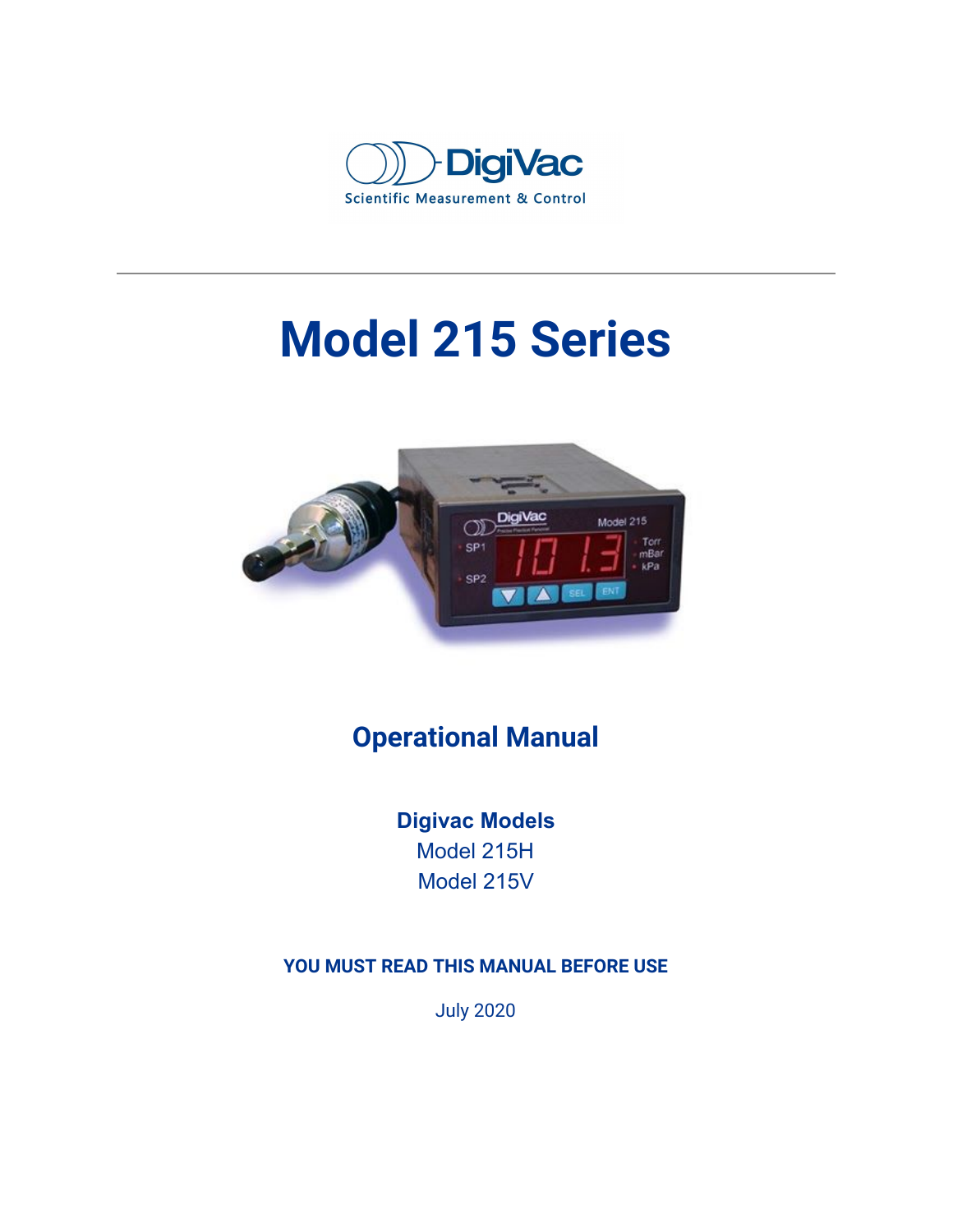## **Table of Contents**

| <b>Section 1: Overview</b>                                       | $\mathbf{3}$            |
|------------------------------------------------------------------|-------------------------|
| <b>Section 2: Construction</b>                                   | $\overline{\mathbf{4}}$ |
| <b>Section 3: Unpacking and Inspection</b>                       | $\overline{\mathbf{4}}$ |
| <b>Section 4: Installation</b>                                   | 5                       |
| <b>Section 5: Operation</b>                                      | $\overline{7}$          |
| <b>Section 6: Servicing</b>                                      | 9                       |
| <b>Section 7: Notes on Calibration</b>                           | 11                      |
| <b>Section 8: Understanding Torr</b>                             | 12                      |
| <b>Section 9: Accessories and Modifications</b>                  | 12                      |
| <b>Section 10: Specifications</b>                                | 13                      |
| Section 11: Terms of Use, Limited Warranty, and Liability Waiver | 14                      |
|                                                                  |                         |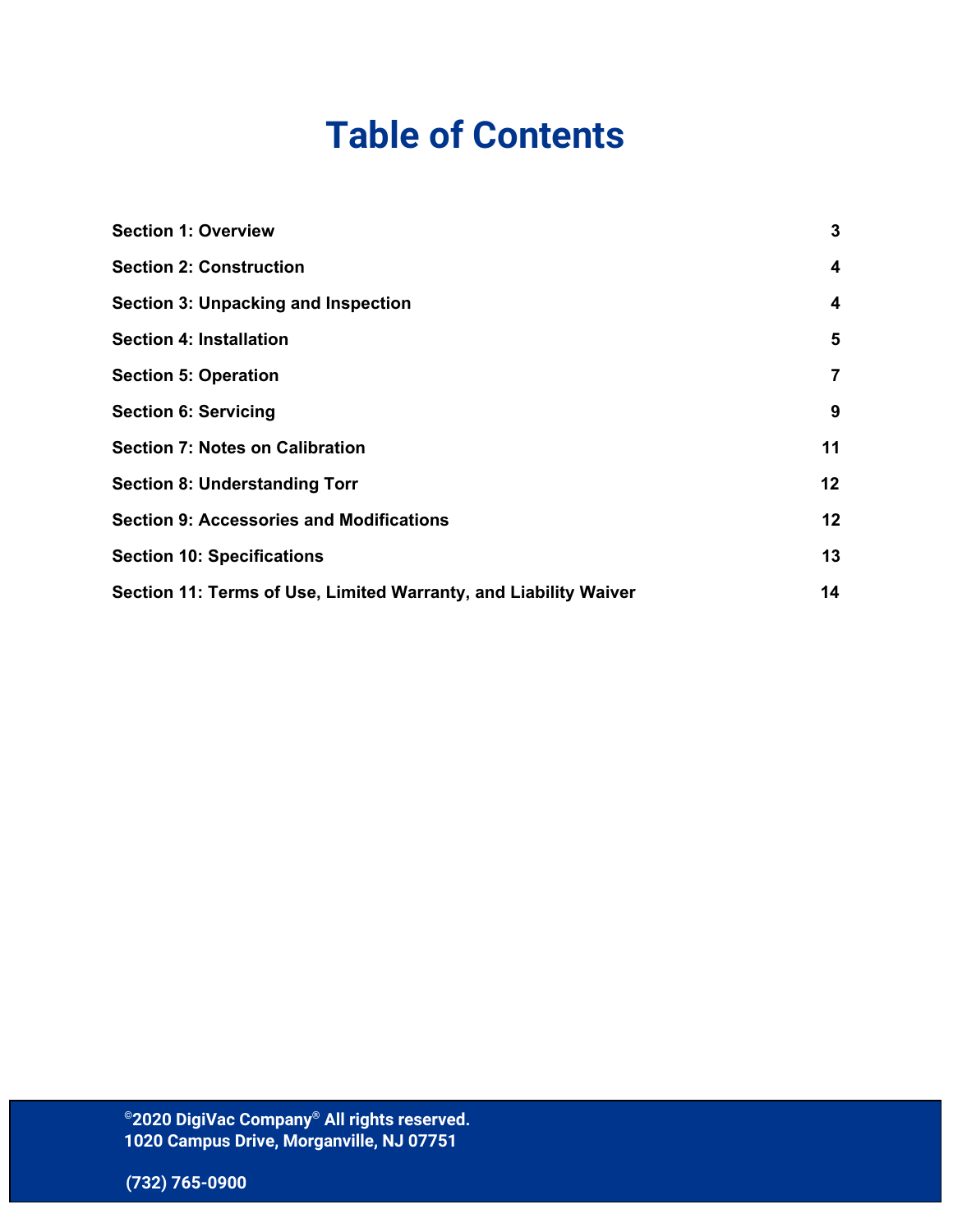### <span id="page-2-0"></span>**Section 1: Overview**

The DIGIVAC 215 series gauges are compact digital vacuum sensing instruments. They use a thermocouple gauge tube to sense vacuum and display the reading in either milliTorr, mBar or kilopascal. The Digivac Model 215 can either be panel mounted or sit on a bench top, and comes standard with 2 SPDT controls, analog output and RS232 data. The Digivac Model 215 can use different thermocouple gauge tubes. If in doubt about what gauge sensor you have, consult the Digivac packing list that came with your instrument for positive identification.

Major models and variations are as follows:

**● Model 215H**

1/8 DIN enclosure that is shipped with a Hastings DV-6M thermocouple vacuum gauge sensor. (Range is 1 millitorr - 1,999 millitorr)

**● Model 215V**

1/8 DIN enclosure that is shipped with an Agilent 531 Thermocouple vacuum gauge sensor (range is .001 Torr - 760 Torr)

Consult the Digivac website [www.digivac.com](http://www.digivac.com/) for information about other Digivac vacuum controllers and gauges.

The Digivac Model 215H and 215V operate by measuring the temperature rise of an electrically heated thermocouple exposed to a vacuum. As vacuum increases, or more correctly, as absolute pressure decreases, fewer and fewer molecules of gas are available to cool the thermocouple. With less molecules the air temperature rises and the thermocouple gauge thus senses the vacuum. A precision reference inside the Digivac unit in conjunction with an integrated circuit amplifier controls the electrical excitation of the sensor filament. In gauges that use KJL6000 or Hastings tubes, a precision temperature compensated AC square wave oscillator is included in the electronics. The voltage response of the thermocouple is piped through a CPU and is translated to the current vacuum reading.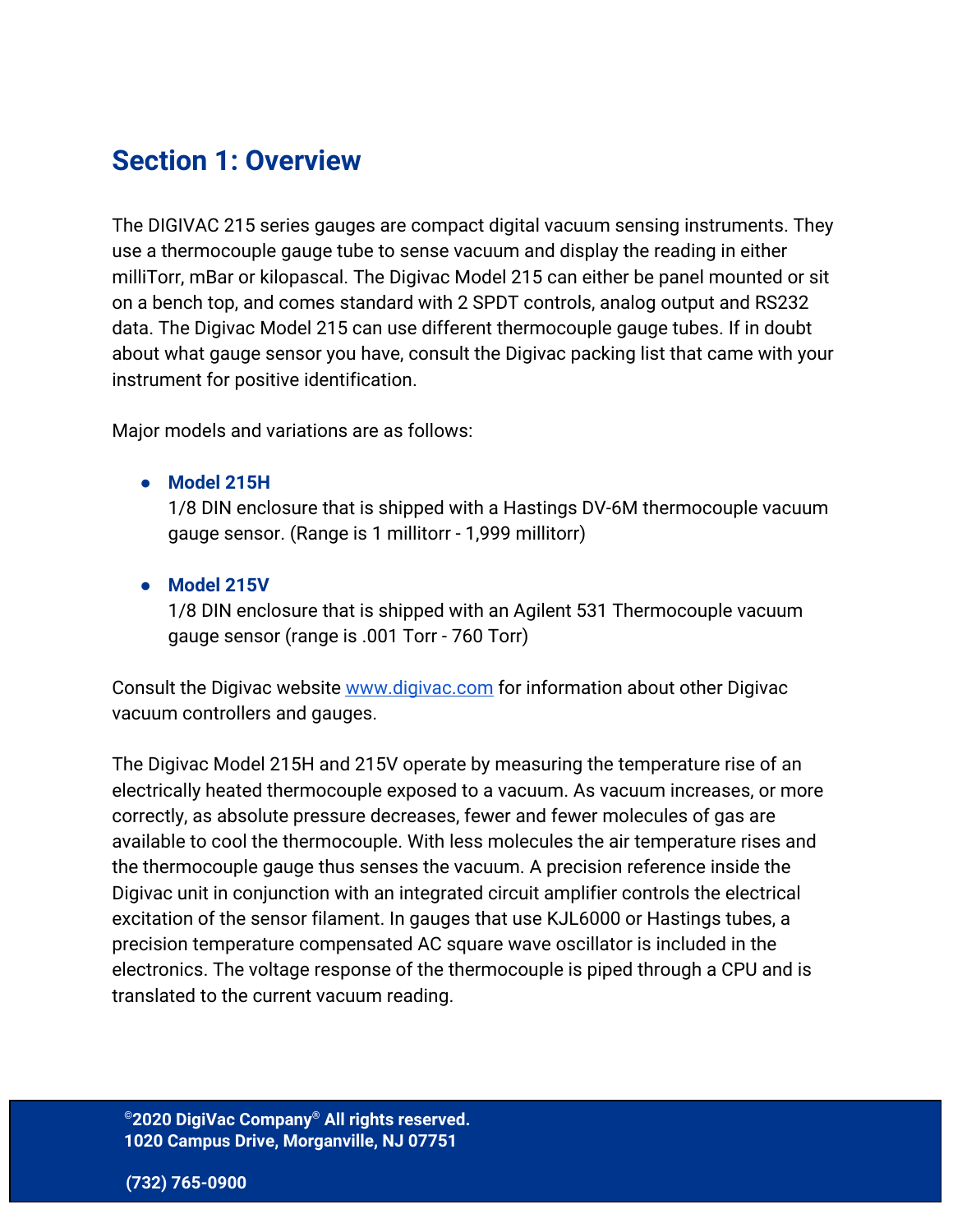### <span id="page-3-0"></span>**Section 2: Construction**

The Digivac product consists of the indicating and controlling instrument, the gauge tube, the gauge tube cable, interfaces for the 2 control connections, analog out, RS232 and an AC power adapter.

The instrument is housed in a rugged free-standing plastic enclosure. It can either be placed on a suitable surface, or can be mounted in a 1/8 DIN panel cutout. The gauge tube houses the various thermocouple sensing, heating and compensating elements and terminates in an octal connector. On this model, the connector wiring terminates at the instrument with a 6 position RJ24. Regulating circuitry in the Digivac product provides constant current for gauge tube excitation, and thus compensates for resistance in the probe leads.

### <span id="page-3-1"></span>**Section 3: Unpacking and Inspection**

After the DIGIVAC package is received, it should be carefully unpacked and inspected for damage during shipment and for completeness. The package should contain, as a minimum, the instrument, the thermocouple gage tube, the tube connecting cable, and an instruction manual. In the event of a loss during shipment, a claim should immediately be made to the common carrier or the postal service, as applicable. The Digivac warranty pertains only to the instrument, and does not cover losses in shipping.

#### **Each 215 should come with:**

- Display controller (black box with blue buttons) Power supply
- **Gauge Tube Cable**
- Varian 531 gauge tube
- **Mounting Brackets**
- RS232 (optional)
	- RS232 Port
	- $\circ$  6' RS232 Cable
- Ethernet (optional, includes RS232) Ethernet Port
	- Null modem RS232 converter
	- 2' Ethernet Cable
	- Configuration CD

**©2020 DigiVac Company ® All rights reserved. 1020 Campus Drive, Morganville, NJ 07751**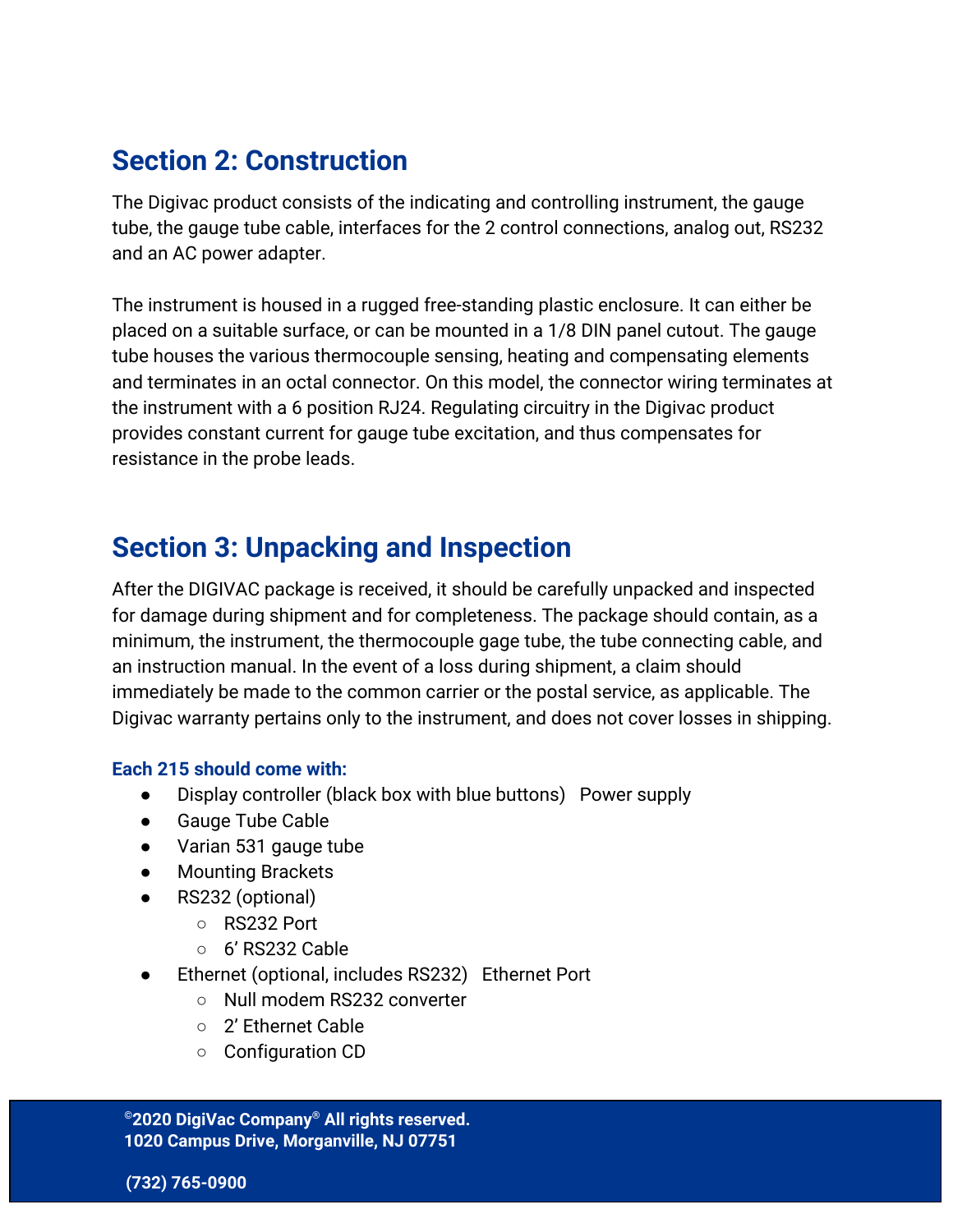### <span id="page-4-0"></span>**Section 4: Installation**

The instrument should be located in a clean, dry environment for best results. The unit can be panel mounted with the hardware provided in a 1/8" DIN panel cutout (3.64" x 1.78" [92mm x 45 mm]). Alternatively, the unit can be placed on a desktop by placing the 4 rubber feet included with your gauge on the underside of the unit. The gauge tube cable should be identified by wire tags or markings specific to your environment.

Thermocouple gauge tubes must be installed in a thread-down orientation in a clean, dry vacuum system. While threading the gauge tube into the manifold, the gauge tube cable should be disconnected to avoid damage. In this way, twisting of the cable and the octal socket on the tube is avoided. Care should be exercised to install the tubes in a dry part of the system. Since the instrument works on the principle of temperature rise, the probes will not work if they become filled with a liquid such as vacuum or diffusion pump oil. The gauge tube should be protected against oil and other contaminants by installing it in such a way to protect it. A good practice is to mount the gauge tube in the most vertically distant place from oil and other contaminants as applicable. The gauge tube should be mounted in the most stable pressure region of the vessel to be measured. For example, it would be better to install the gauge tube on a tank rather than on the pipe that is directly connected to a vacuum pump. In the event of contamination, see section 6.0 for gauge tube cleaning instructions.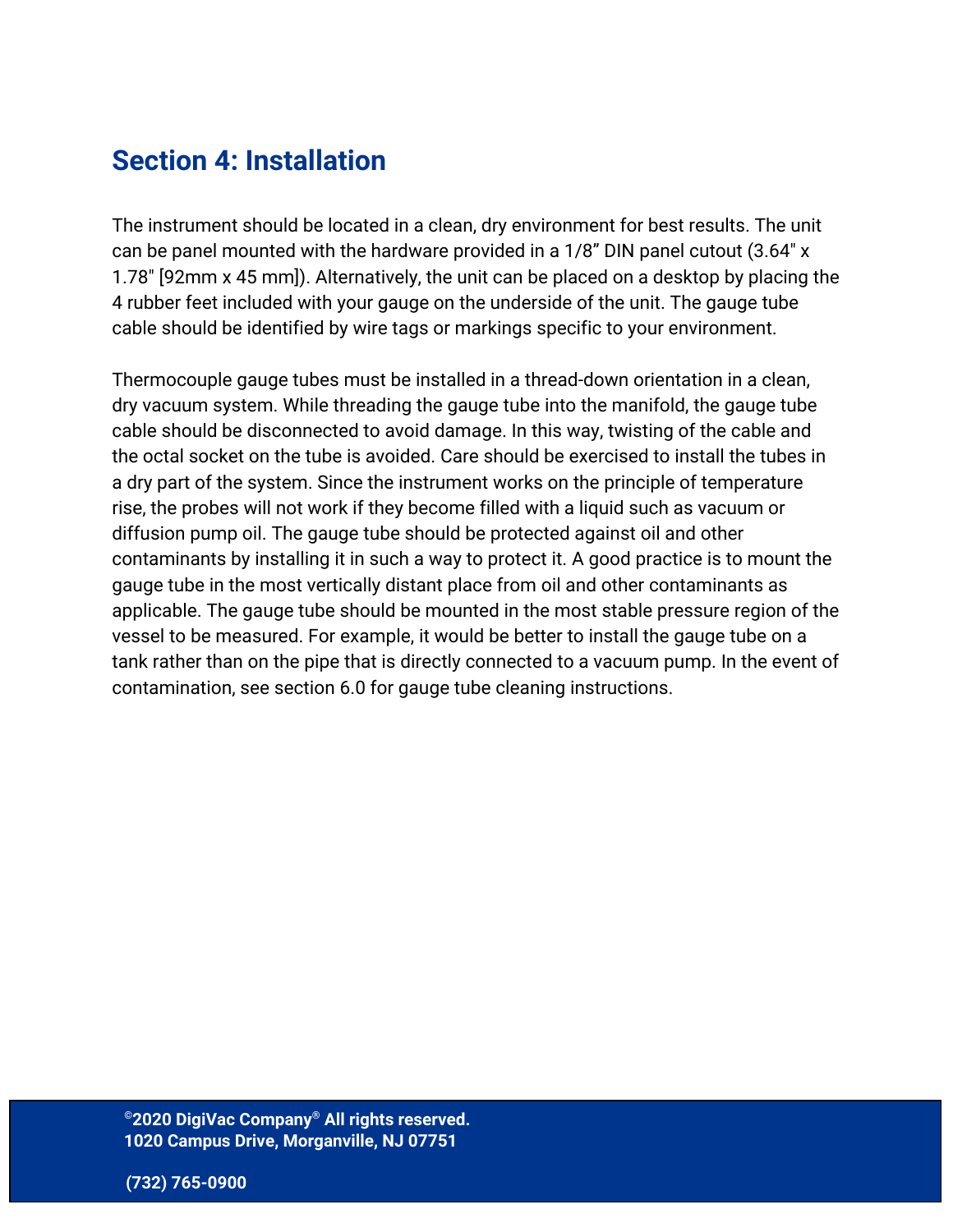The set point connections are in the back of the unit. There are 2 rows of pins. The top row of pins is for set point 1, and the bottom row of pins is for set point 2. The top 3 pins are in the order:



1. Common – The common line of a switch

- 2. N.C. Normally closed. This means that above the set point value there is a current path between the common and the N.C. terminal. Put another way the switch is "ON" between these 2 terminals. At the set point value and below (higher vacuum, lower pressure) the connection is open. Put another way, the switch is "OFF" between the common and the N.C. connection at higher vacuum (a lower vacuum reading).
- 3. N.O. Normally open. This means that above the set point value there is no current path between the common and N.O. connection. Put another way the switch is "OFF" between these 2 terminals. When the vacuum indication goes below the set point value (higher vacuum, lower pressure) the current path closes. Put another way the switch is "ON" between the N.C. and N.O. connections at absolute vacuum readings below the set point value.

Take care in ensuring that the wire connections are made fast, and the voltage and current does not exceed 250V or 7A. If you need to control a device that draws more

**©2020 DigiVac Company ® All rights reserved. 1020 Campus Drive, Morganville, NJ 07751**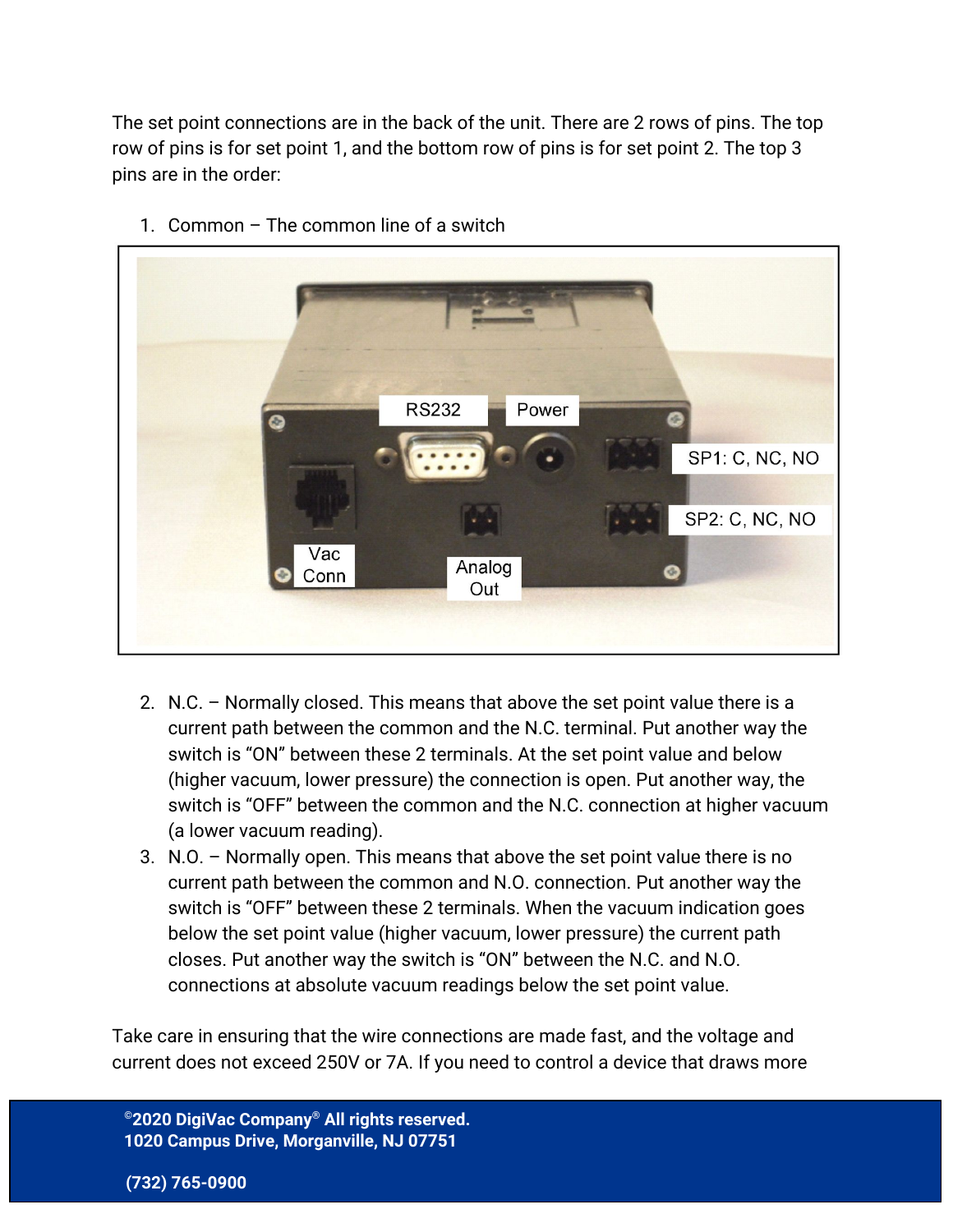power, consider another relay in between the Digivac output and the device to be controlled.

The Analog output is located in the center of the back panel, and should be connected to a high impedance input. The output impedance is 1KΩ.

The RS232 connection can be made to a PLC or computer via a male DB9 cable connection to the female DB9 connection on the Digivac product. The Digivac product acts as a DCE, so a straight serial connection is appropriate.

Please use the supplied 5V AC adapter with your Instrument. This adapter provides clean short protected power to protect and insure accuracy of the internal circuitry.

### <span id="page-6-0"></span>**Section 5: Operation**

After installation, the DIGIVAC gauge is ready for immediate operation. The unit will normally provide accurate readings immediately however, occasionally a gauge tube will have absorbed material during storage, and may require as much as 24 hours of operation before accurate readings are attained. It is recommended that the DIGIVAC gauge be energized continuously during vacuum system operation. In this way, the hot filament will not allow contaminants to condense.

In cases where the system has contaminants, as is often the case with metalizing and coating equipment, it is often effective to isolate the gauge tube with a solenoid or manual valve during periods when contamination is most active.

The Digivac controller can be easily set to the desired units on the fly:

- 1. Press the "sel" key three times during normal operation. The currently selected units will blink
- 2. Press the  $\hat{}$  and  $\check{}$  to get to the desired unit.
- 3. Press "Ent" to complete your selection.

**The Digivac 215 has 2 set points that can be used to actuate external equipment. These 2 set points can be adjusted from the front of the gauge in your currently selected units.**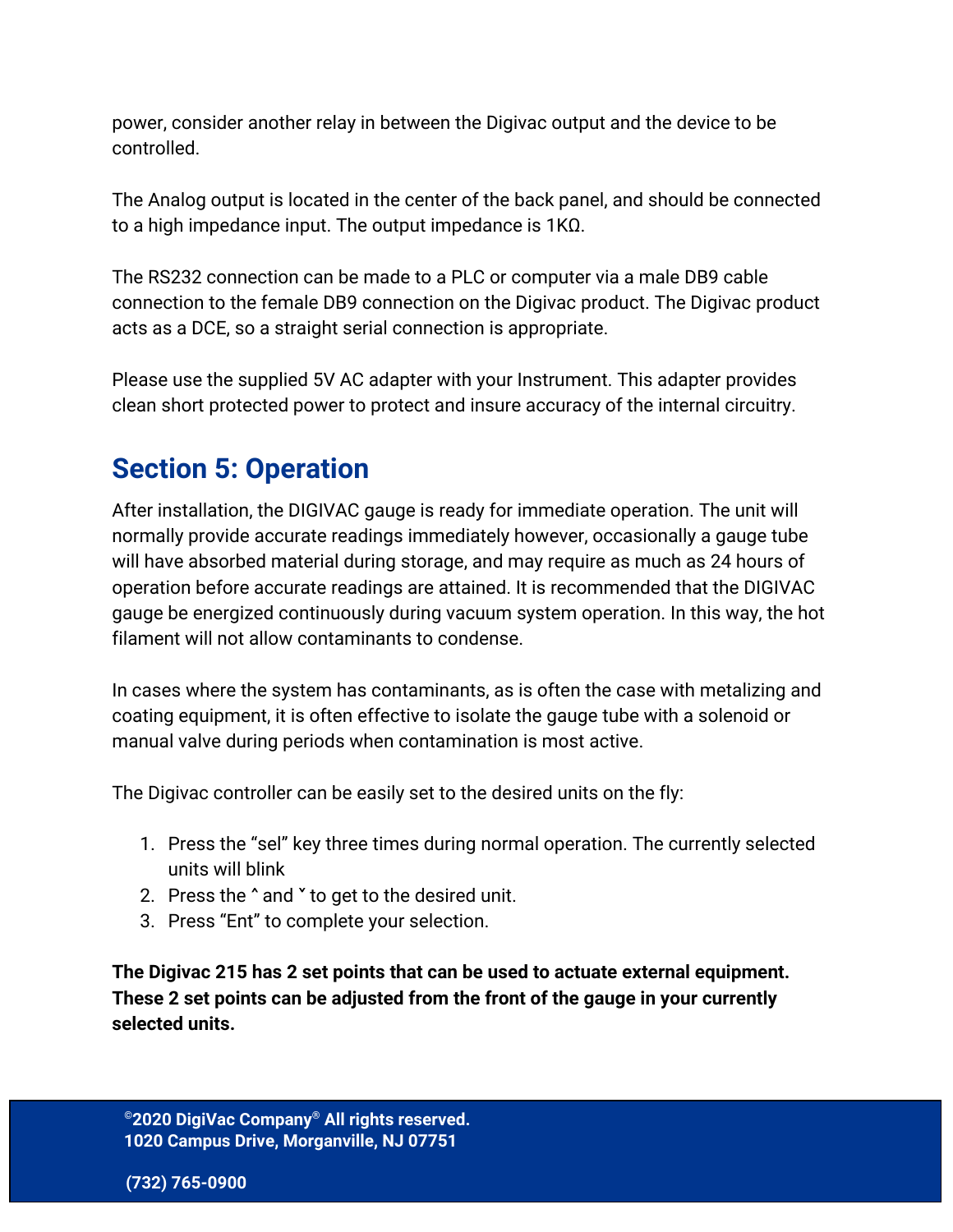- 1. To change SP1:
	- a. Press the "sel" key once to enter in set point 1. The SP1 LED should now blink
	- b. Press the " " and " " to get to the desired set point value. Note the set point units are in milliTorr. For example a set point of 1000 is equal to one Torr.
	- c. Press enter to accept the new set point value. Normal run mode will resume.
- 2. To change SP2:
	- a. Press the "sel" key twice to enter in set point 2. The SP1 LED should now blink
	- b. Press the " " and " " to get to the desired set point value
	- c. Press enter to accept the new set point value. Normal run mode will resume.
- 3. If you don't want the set points to actuate or the LEDs to illuminate at all, set the set point for "000".

One of the units LEDs to the right of the LCD will always be lit during normal operation to indicate which pressure range the display is indicating.

The Instrument has additional outputs which can be used:

- **RS232** The instrument puts out a standard RS232 serial stream with settings 9600, 8, N, and 1. The unit transmits but does not receive, and displays the current vacuum indication in the current units.
- **Analog out** This output reads from 0 to 5 Volts from a pressure of 1 micron all the way up to 5 Torr. There is a graduation of 1 milliVolt per milliTorr. Therefore, 10 milliVolts = 10 milliTorr, and 4 Volts = 4 Torr.

### <span id="page-7-0"></span>**Section 6: Servicing**

#### **GAUGE TUBE SERVICING**

In many cases, a gauge tube may become fouled with oil or other foreign matter. Regular cleaning of sensors is safe and recommended. We recommend acetone for fully-welded stainless steel sensors such as the Agilent 531/536, and isopropyl alcohol for the VGT-500.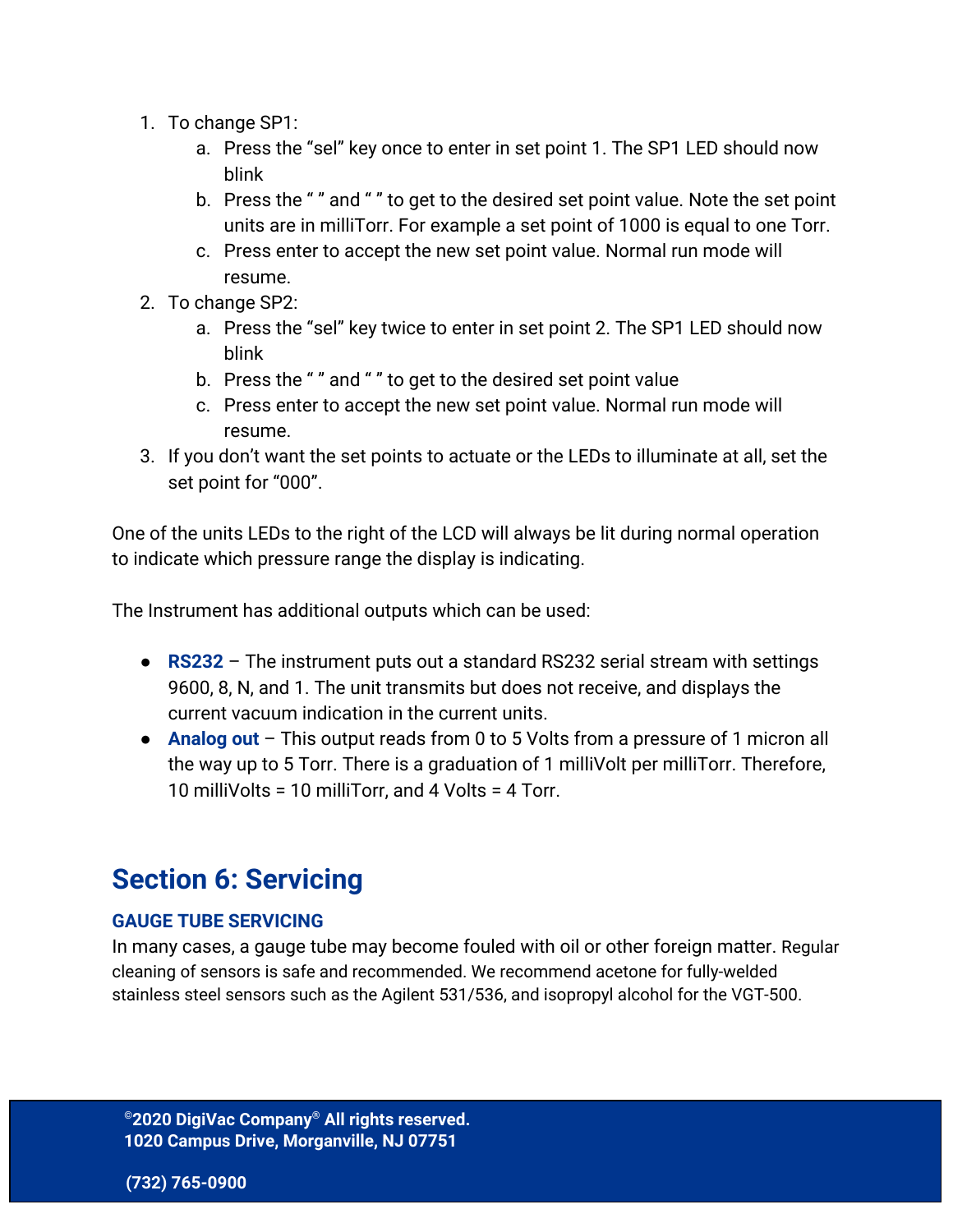After cleaning with solvents, the gauge tube should be completely dried, either under vacuum or in ambient air, prior to reinstalling it. *Do not attempt to dry the sensor with a cotton swab or compressed air.*

#### **FACTORY REPAIR AND CALIBRATION**

The vacuum gauge assembly is designed to provide years of trouble-free service, and the liberal internal use of plug-in components makes it easily repairable. No field servicing of the unit is recommended, but factory servicing and calibration are available at a nominal cost and turn-around times of 24 hours are typical.

#### **FIELD CALIBRATION**

Each Digivac vacuum gauge controller is calibrated to the particular sensor that is shipped with the unit. While switching out the sensor is possible, it will result in inaccurate readings without re-calibrating the gauge. We recommend contacting us for specific instructions if field calibration is unavoidable and the gauge cannot be returned to us.

### <span id="page-8-0"></span>**Section 7: Notes on Calibration**

The DIGIVAC unit is calibrated in nitrogen, which has thermal properties virtually identical to air. Other gasses will affect the readings by an amount proportional to the thermal conductivity of the gases. In most cases, the gases present in a vacuum system will be air, nitrogen, or oxygen, and no appreciable errors will occur.

Certain other gases, however, have thermal conductivity significantly greater than air and will cause the instrument to read higher than the actual amount of pressure. Examples of such gasses are water vapor, fluorocarbon refrigerants, and acetone. Conversely, other gasses have thermal conductivity significantly lower than air and will cause the instrument to read lower than actual pressure. Examples of such gasses include helium, oxygen and to a lesser extent, CO2.

When interpreting readings using gasses other than air, it should be borne in mind that the DIGIVAC reads Torr, which is a measure of absolute pressure - that is the opposite of vacuum. Thus, a lower numerical reading actually is a higher level of vacuum. For more information, refer to section 8.0.

When in doubt, consult Digivac.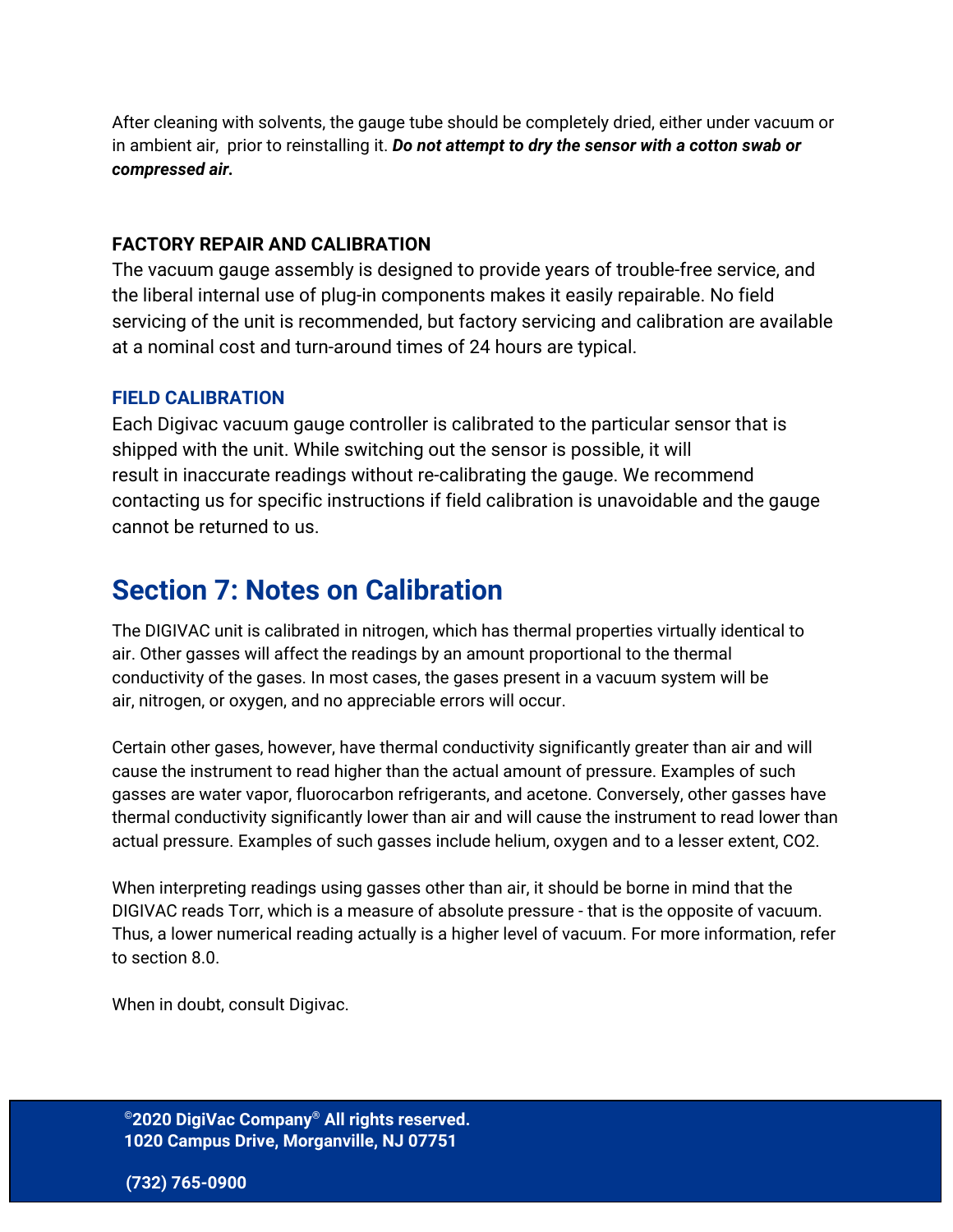### <span id="page-9-0"></span>**Section 8: Understanding Torr**

The DIGIVAC and many similar instruments are calibrated in microns or "milliTorr." It is appropriate to discuss what microns are and to relate microns to other measures of pressure and vacuum. Microns are not really a measure of vacuum at all, but rather of absolute pressure. It will be recalled that the pressure of the atmosphere is 14.696 or approximately 14.7 pounds per square inch at sea level. This pressure is due to the weight of all of the air in the earth's atmosphere above any particular square inch. This 14.696 psi is equivalent to the pressure produced by a mercury column of approximately 29.92 inches high or .76 meters (about 3/4 of a yard) or 760 millimeters of mercury. Atmospheric pressure varies greatly with altitude. It decreases approximately 1 inch of mercury per thousand feet of altitude. It also varies widely with local weather conditions. (Variations of one half inch in a single day are common.) The word vacuum means pressure lower than atmospheric or "suction," but, in describing negative pressure, the atmosphere is only a satisfactory reference if we are dealing with values of vacuum down to about 27 inches of mercury. Below that, it is much more useful to talk in terms of absolute pressure, starting from absolute zero. The DIGIVAC unit and all similar instruments do just this.

One TORR, a commonly used unit, is an absolute pressure of one millimeter of mercury. A milliTorr is equal to one thousandth of a TORR. A MICRON is the same as a milliTorr. The full scale reading of a DIGIVAC is 1999 microns and is equivalent to 1.999 TORR of approximately 2/760 of atmospheric pressure. This is less than .1 inches of mercury, and less than .05 PSI.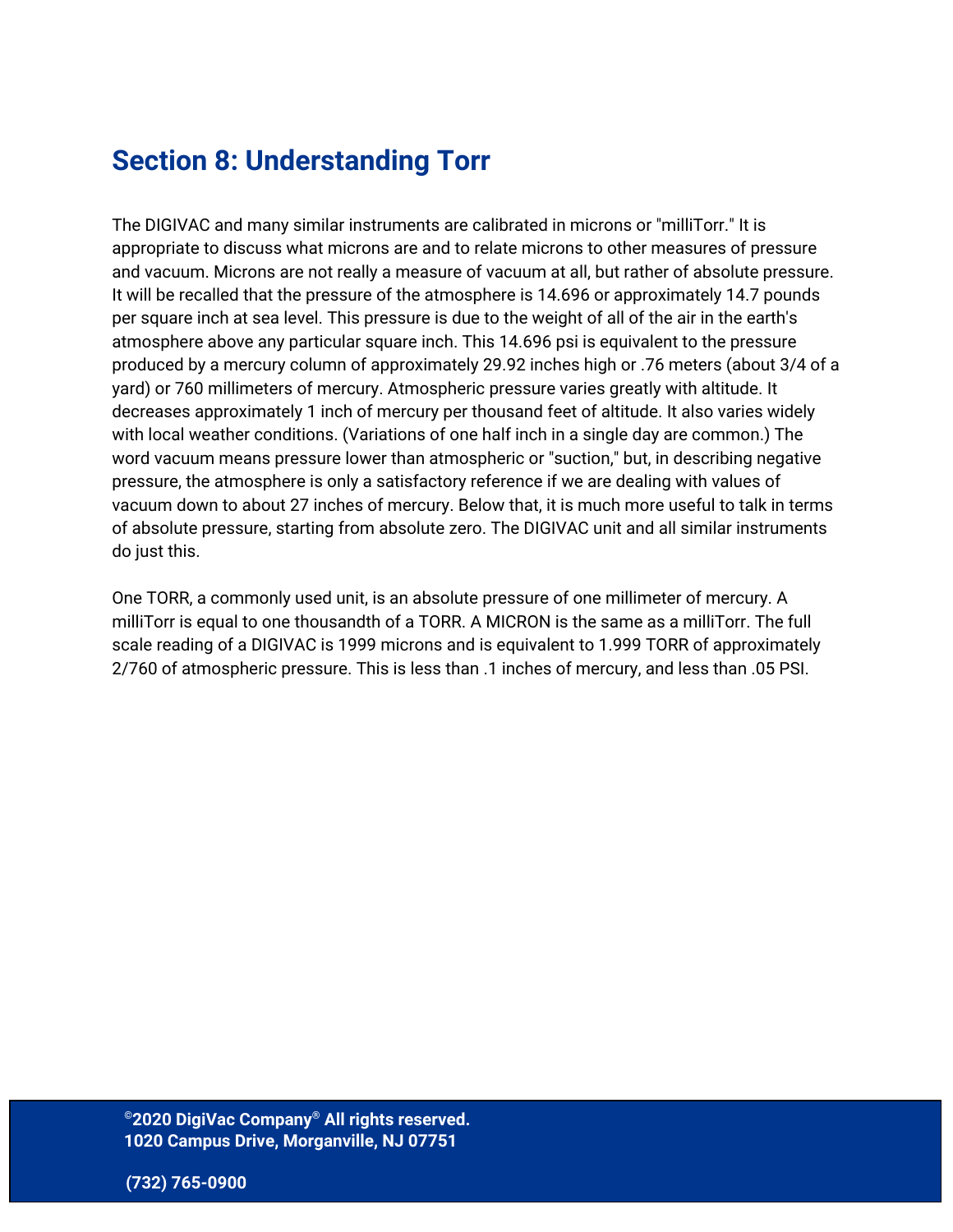#### **SPECIAL REQUIREMENTS**

It is the policy of the Digivac Company to customize instruments for specialized requirements whenever it is economically feasible to do so. We encourage inquiries about your special needs.

For repair or recalibration, return gauges to:

#### **The DigiVac Company**

1020 Campus Drive Morganville, NJ 07751 Ph: 732.765.0900 Fax: 732.765.1800 E-mail: Direct from our website **[www.digivac.com](http://www.digivac.com/)**

The Digivac Company manufactures a complete line of vacuum gauges and computers. Contact us or your distributor if you wish for further information.

<span id="page-10-0"></span>*See www.digivac.com for our latest offerings*

### **Section 10: Specifications**

| Range                      | .001-760 (215V), 1 mT - 1,999 mT (215H)                |
|----------------------------|--------------------------------------------------------|
| <b>Units</b>               | Torr, mbar or kPa (215v), mTorr, uBar<br>and Pa (215H) |
| <b>Vac Interface</b>       | 1/8 inch MNPT or KF/NW                                 |
| <b>Sensor</b>              | Agilent 531 (215v), Hastings DV6-M<br>(215H)           |
| <b>Sensor Cable Length</b> | 10 feet                                                |
| <b>Display</b>             | .56 inch high 4 Digit Red LED                          |
| <b>Dimensions</b>          | 1.7" high, 3.52" wide, 5.35" deep                      |
| <b>Analog Output</b>       | (if applicable): 0-5 VDC                               |
| <b>Power</b>               | 100-240VAC 50/60 Hz CE rated                           |
| <b>Controls</b>            | 7 Amp, 250 Volt (If Applicable)                        |

**©2020 DigiVac Company ® All rights reserved. 1020 Campus Drive, Morganville, NJ 07751**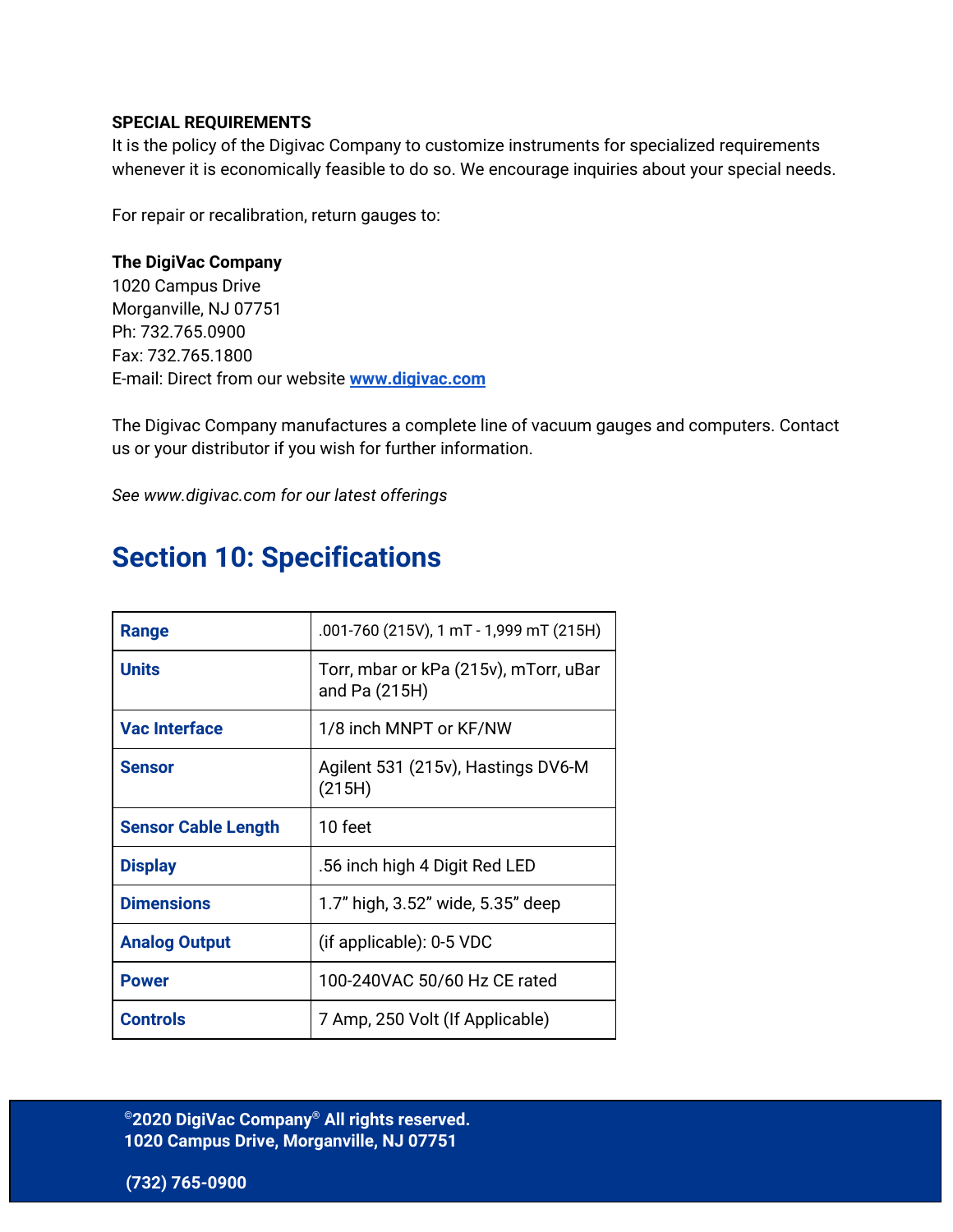#### **ACCURACY**

| <b>0 to .009 Torr</b> | $+/- 1$ milliTorr        |
|-----------------------|--------------------------|
| .010 to .099 Torr     | $+/-$ 7% of reading      |
| 100 to 0.999 Torr     | $+/- 10\%$ of reading    |
| 1.0 to 5.0 Torr       | $+$ /-15% of reading     |
| <b>6 to 760 Torr</b>  | Continuous and monotonic |

### <span id="page-11-0"></span>**Section 11: Terms of Use, Limited Warranty, and Liability Waiver**

**THE DIGIVAC COMPANY ("DIGIVAC")** offers all of its products with the following terms and conditions and notices as follows. By accepting and/or using a DIGIVAC product, you hereby acknowledge and agree to the following terms and conditions, and acceptance of these terms and conditions are a condition precedent to any purchase/sale agreement between you and DIGIVAC.

**Exclusive Obligation**: The DIGIVAC product you are purchasing has been designed for a specific use within a set of suitable operating conditions, as set forth in its User Manual, or as indicated otherwise by DIGIVAC. Any use of the DIGIVAC Product for any purpose or under any conditions, other than those specified, shall render any limited warranty void, and shall expressly invalidate any liability of DIGIVAC for damages as a result of such misuse. **User limitation:** You may not modify, copy, distribute, transmit, display, perform, reproduce, publish, license, create derivative works from, transfer, or sell, any information, software, products or services obtained from or created by DIGIVAC to any third party, without the express written consent of DIGIVAC to do otherwise. Any violation of this provision shall give rise to an indemnification of DIGIVAC by you, for any third party claims arising out of such violation. **THIRTY (30) DAY LIMITED Warranty**: All DIGIVAC products are warranted against any manufactured defect for a period of thirty (30) days from date of purchase, unless such product is a custom-work for you and not a standard DIGIVAC product. Any product qualifying as a custom-work shall not be warranted against any defects for any purpose, and your acceptance of such custom-work shall relieve DIGIVAC of any liability for any purpose. WITH THE EXCEPTION OF THE LIMITED WARRANTY ABOVE, YOU AGREE ANY DIGIVAC PRODUCT IS PROVIDED AS IS, EXCLUSIVE OF ANY WARRANTY, INCLUDING, WITHOUT LIMITATION, ANY IMPLIED WARRANTY OF MERCHANTABILITY, FITNESS FOR A PARTICULAR PURPOSE, NON-INFRINGEMENT, OR ANY OTHER WARRANTY, EXPRESSED OR IMPLIED. **Limitation Of Liability:** You agree and acknowledge, DIGIVAC shall have no liability to you whatsoever for any direct, indirect, punitive, incidental, special consequential damages arising out of or connected with the use or misuse of its products. In particular, given the nature of DIGIVAC products, you agree and acknowledge, under no circumstances whatsoever shall DIGIVAC be liable to you for any consequential damages for damage to any non-DIGIVAC product or service, arising from the failure, use or misuse of a DIGIVAC product, including, but not limited to, any vacuum system, engine, vehicle, factory, or the like. In the event, a court of law with proper jurisdiction finds DIGIVAC liable to you for any purpose, you agree and acknowledge DIGIVAC's maximum liability shall not exceed the purchase price of one unit of product giving rise to such liability, or \$250.00, whichever is

#### **©2020 DigiVac Company ® All rights reserved. 1020 Campus Drive, Morganville, NJ 07751**